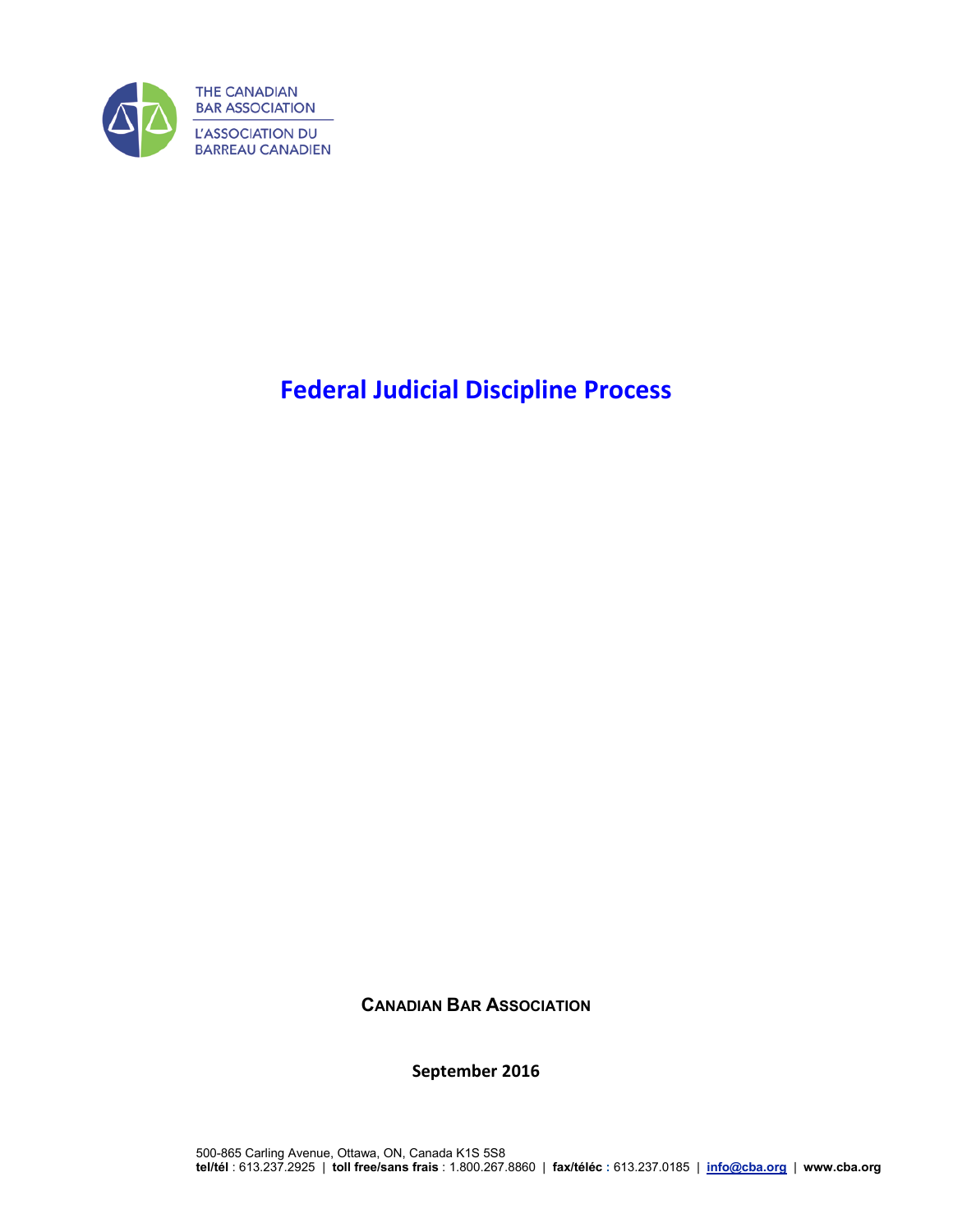### **PREFACE**

The Canadian Bar Association is a national association representing 36,000 jurists, including lawyers, notaries, law teachers and students across Canada. The Association's primary objectives include improvement in the law and in the administration of justice.

This submission was prepared by a working group of CBA members with experience in administrative law, Canadian Judicial Council conduct review procedures, and other professional disciplinary proceedings. It has been reviewed by the Legislation and Law Reform Committee of the National Office and is approved as a public statement of the Canadian Bar Association.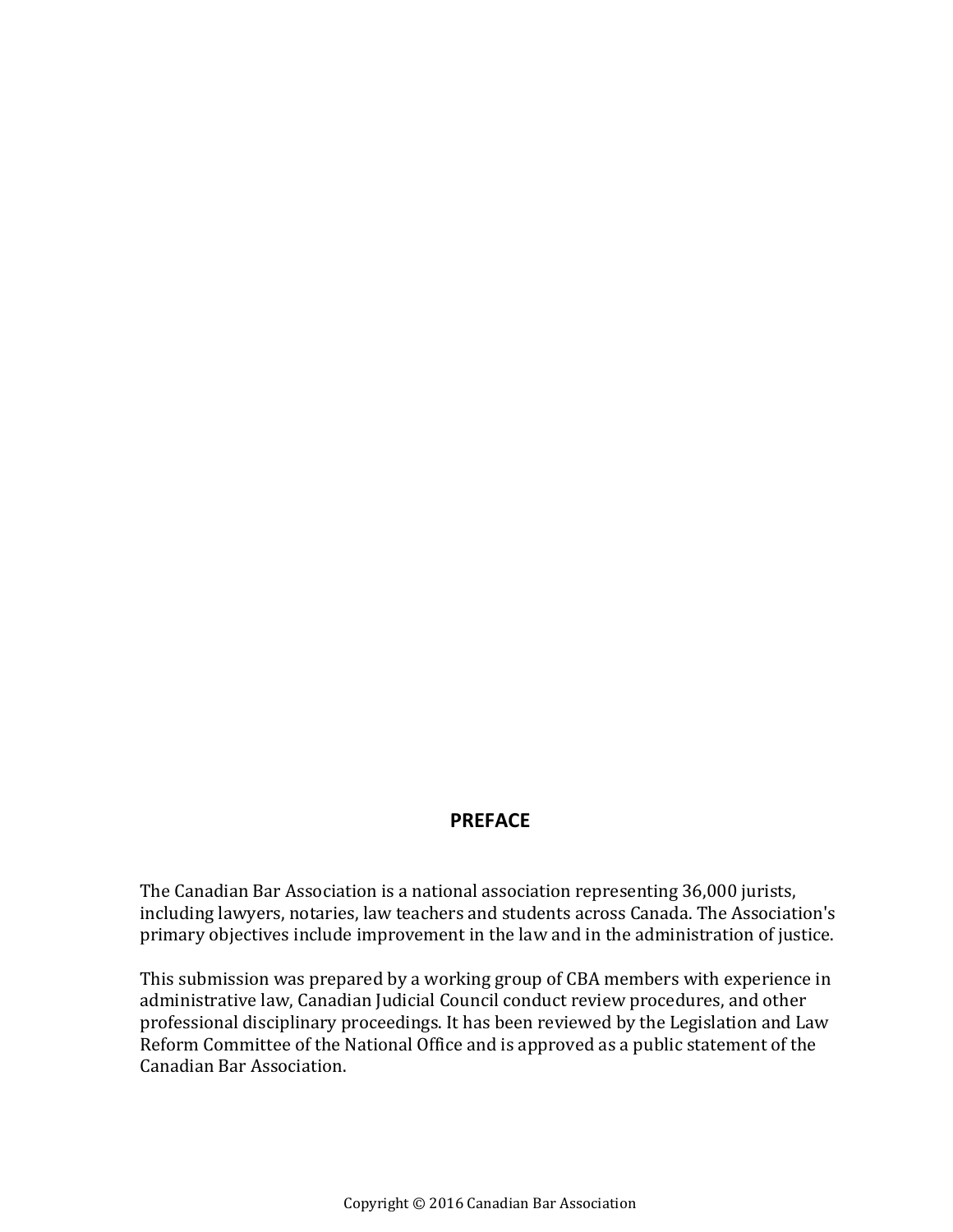## **TABLE OF CONTENTS**

# **Federal Judicial Discipline Process:**

| $\mathbf{l}$ . |                                                    |  |
|----------------|----------------------------------------------------|--|
| II.            |                                                    |  |
| III.           |                                                    |  |
| IV.            | <b>INVOLVEMENT OF LAWYERS AND PUISNE JUDGES  5</b> |  |
| V.             |                                                    |  |
|                | A.<br><b>B.</b>                                    |  |
| VI.            | SANCTIONS AND GROUNDS FOR REMOVAL  12              |  |
|                | A.<br>В.                                           |  |
| VII.           |                                                    |  |
| VIII.          |                                                    |  |
| IX.            |                                                    |  |
| X.             |                                                    |  |
|                |                                                    |  |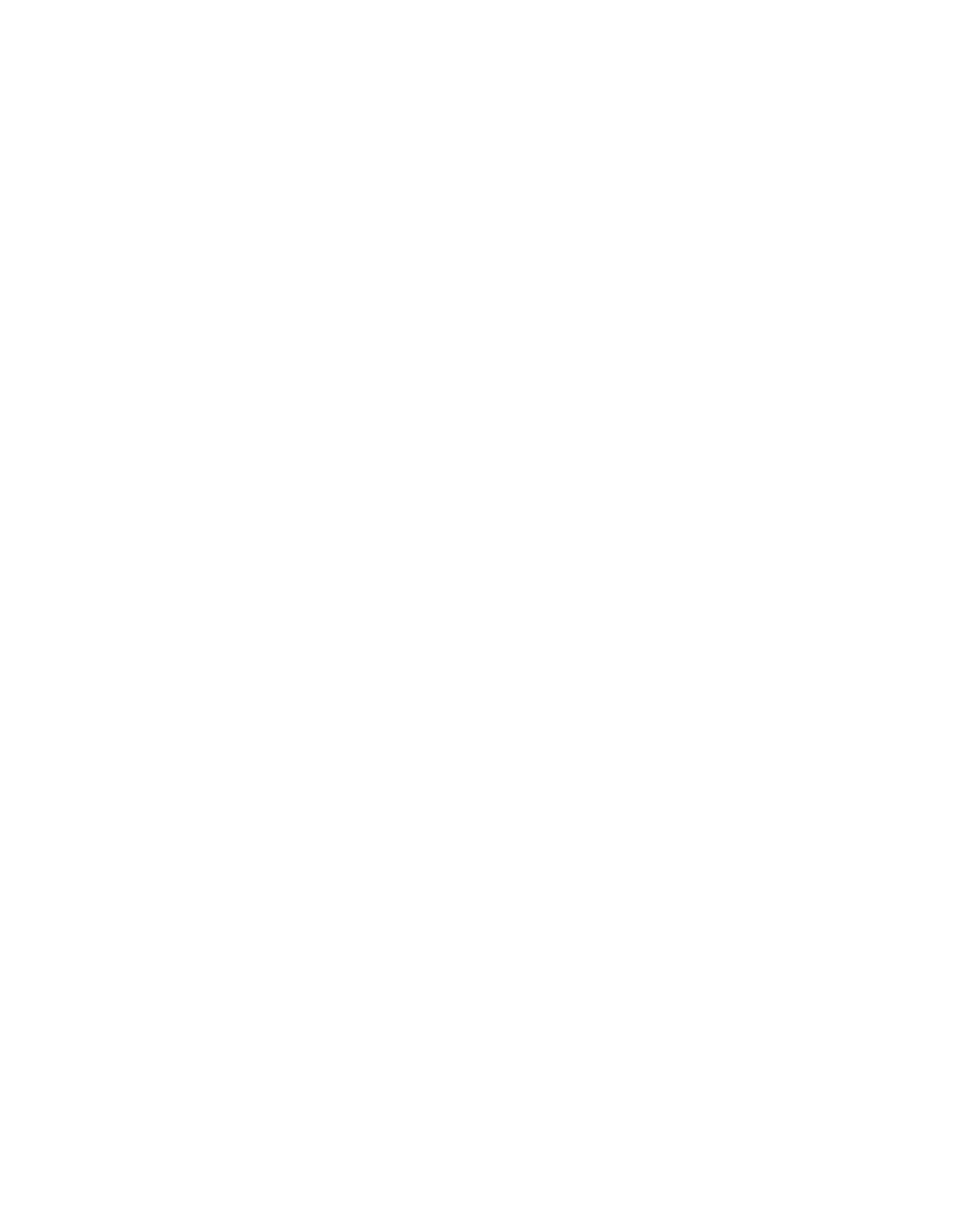## **Federal Judicial Discipline Process**

### <span id="page-4-0"></span>**I. INTRODUCTION**

The Canadian Bar Association (CBA) welcomes the opportunity to further contribute to public policy discussions on judicial discipline, and in particular to comment on the issues raised in the June 2016 Justice Canada discussion paper, *Possibilities for Further Reform of the Federal Judicial Discipline Process*.

The CBA's mandate includes two important objectives:

- the promotion of improvements in the administration of justice; and
- the maintenance of a high quality system of justice in Canada.

An independent judiciary and public confidence in the judiciary are essential ingredients of both objectives. Our comments support and reinforce these objectives.

The CBA provided its input to the Canadian Judicial Council (CJC) from 1995 to 1998 when its judicial conduct process and *Ethical Principles for Judges* were being considered. The CBA supported the development of a more prescriptive Judicial Code of Conduct, beyond the guidance provided in the Ethical Principles, to provide more clarity for the public and to better assist federally-appointed judges in resolving ethical and professional dilemmas. In July 2014, the CBA again provided input to the Canadian Judicial Council as it considered the nature of needed reforms after a decade of experience with the operation and impact of the then current judicial conduct process. We are pleased that the CBA's 2014 submission has informed the Justice Canada discussion paper.

This submission groups the questions raised in Part 3 of the discussion paper, with comments and recommendations on the issues that the CBA is best positioned to address. For ease of reference, we provide a summary of our recommendations. We trust that these comments and recommendations will be helpful to Justice Canada and the CJC in this important work.

In developing these recommendations, the CBA has considered what reforms would enhance the public interest in judicial accountability while protecting judicial independence, and balancing these interests with the risks to the individual judge's privacy and reputation. We have commented generally on the balance to be achieved between legislative and policy instruments in implementing these reforms.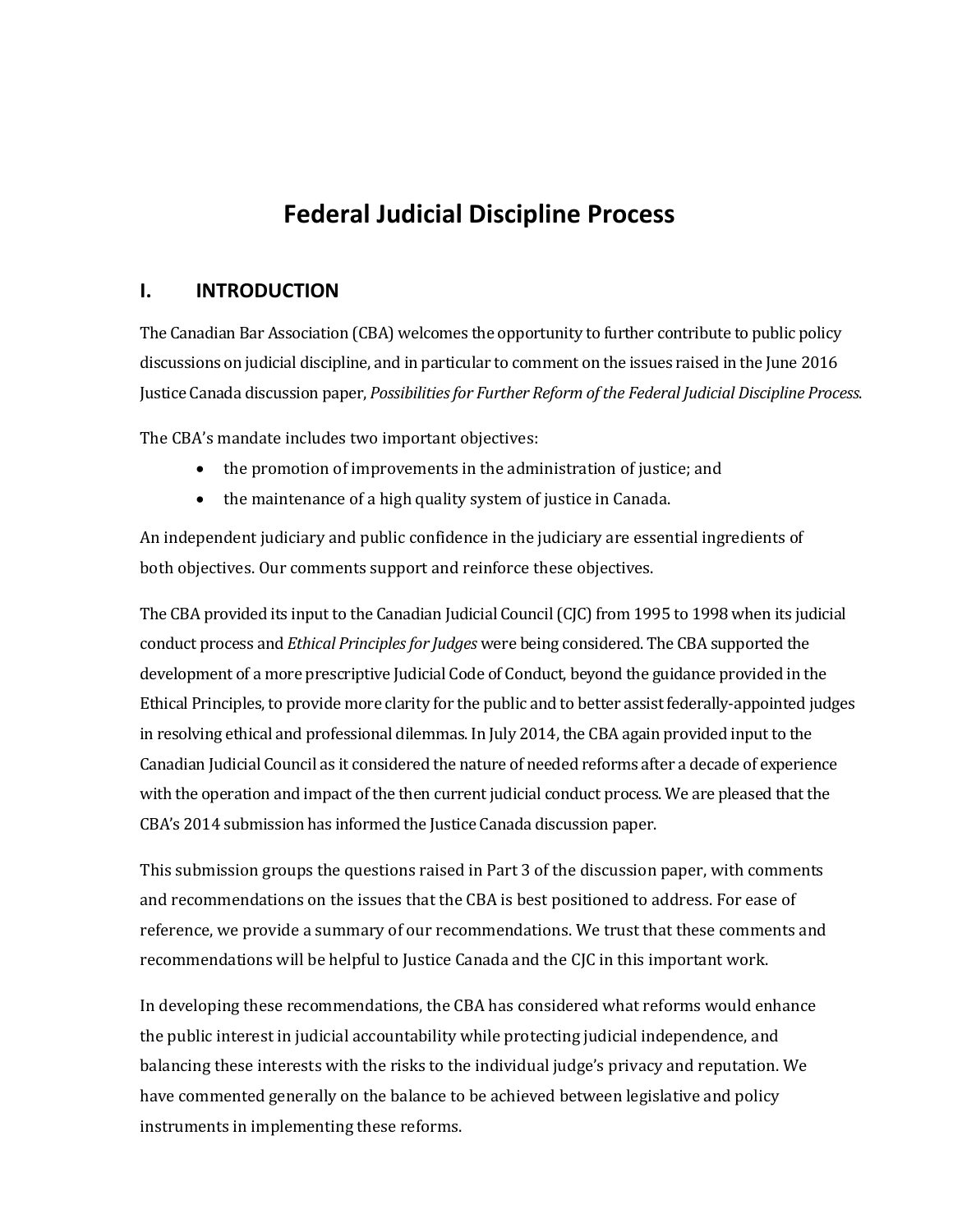### <span id="page-5-0"></span>**II. COMPLAINTS**

*3.1 Who May Complain and Screening Out of Complaints*

- *Should the fact that anyone may complain to the CJC be clearly set out in the Judges Act?*
- *Should the grounds for screening out of complaints be set out in the Judges Act?*
- *Should paragraph (c) of these grounds be retained in its existing form?*

### *3.2 Anonymous Complaints*

- *Should anonymous complaints continue to be accepted?*
- *Should the approach to anonymous complaints be set out in the Judges Act?*

### *3.3 Role of Complainants*

<span id="page-5-1"></span> $\mathbf{1}$ 

- *Does the current process strike the right balance in terms of the role of complainants?*
- *Could current practices and procedures related to keeping complainants informed be improved? How?*
- *Should current practices and procedures related to keeping complainants informed be incorporated into the Judges Act?*

The complainant is not a necessary or proper party to the proceeding in an inquisitorial model.

Making the complainant a party could create a *lis* between the complainant and the judge and risks creating the perception of external influence and undermining judicial independence.

The purpose of the inquiry is not to vindicate an individual complainant's rights or interests, and the review of the judge's conduct is not limited to a single complaint. As noted by the Federal Court of Appeal in *Taylor v. Canada*, the complainant is seen as a "self-appointed representative of the public interest"<sup>1</sup>. The complainant's rights or interests are superseded by the overall public interest in the process.

The inquiry is not the forum to explore a judge's findings in a single case. That is for the appellate courts. In that setting, the "complainant" (qua appellant) is properly a party. In a review of judicial conduct, the impact of the impugned conduct on public confidence in the judiciary is paramount. Particular findings, and the impact of judicial decisions on the complainant's particular interests, are not the focus.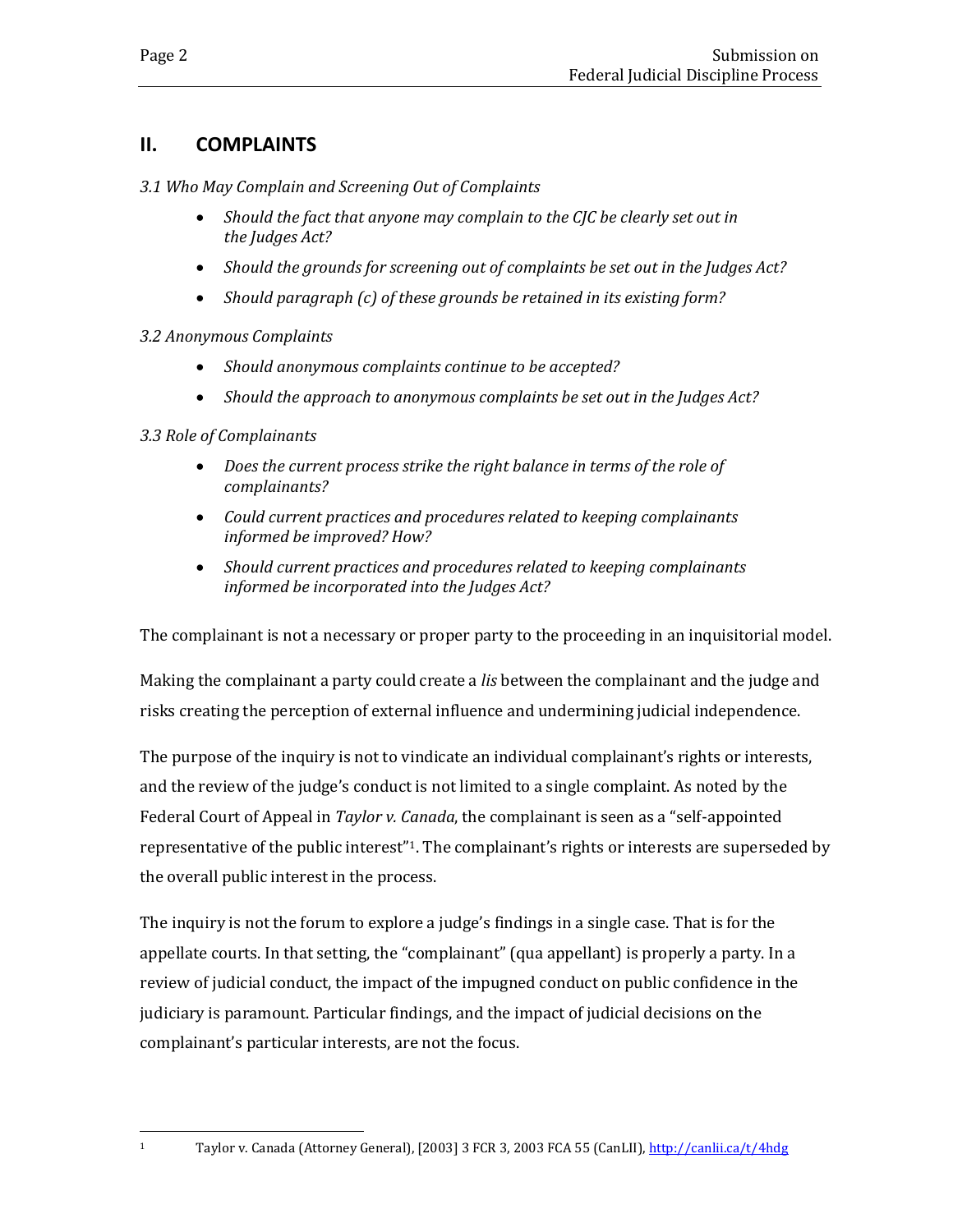That is not to say that the process for reviewing judicial conduct should ignore the interests of the complainant. Complainants should receive notice of the proceedings, be advised of the ultimate decision and be interviewed and involved in the investigation as appropriate in the case − as a witness, for instance − which provides the complainant an opportunity to participate without prosecuting the judge. These steps are consistent with the need for transparency in the Inquiry Committee's procedures, but do not necessitate giving the complainant party status.

There may be exceptional circumstances where standing is appropriate because the complainant's personal reputation is at issue or will be explored in the proceeding. Standing should not be granted simply because the complainant's credibility will be challenged. That will be the case in almost every proceeding. Something more is necessary, of sufficient gravity that the interests of the complainant would not be sufficiently protected by the involvement of the Independent Counsel in marshalling and fairly presenting evidence.

Even in these exceptional circumstances, standing should not necessarily give rise to the right to call or examine witnesses, to make submissions or to full participation. We recommend a very narrow view of standing in these circumstances, to avoid turning the inquisitorial process into a de facto adversarial one.

The role of the complainant should also be viewed in light of the need for efficiency. It is not in the public interest for an inquiry to proceed at length. The addition of a party whose interests may be inconsistent with the public interest threatens the efficiency of the process.

Given the unique role of the judiciary as a branch of government such that the traditional view of a *lis* between the judge and the complainant would be inappropriate, the need for an inquisitorial model described above and the preeminence of the public interest, the complainant should remain presumptively a witness. In those extraordinary circumstances where a larger role is warranted, only very limited standing ought to be granted.

### **RECOMMENDATION:**

**1. The CBA recommends that the role of the complainant should be limited to that of a witness, not a party. Standing for the complainant to participate in the Inquiry Committee should be granted only in exceptional circumstances and on a limited basis.**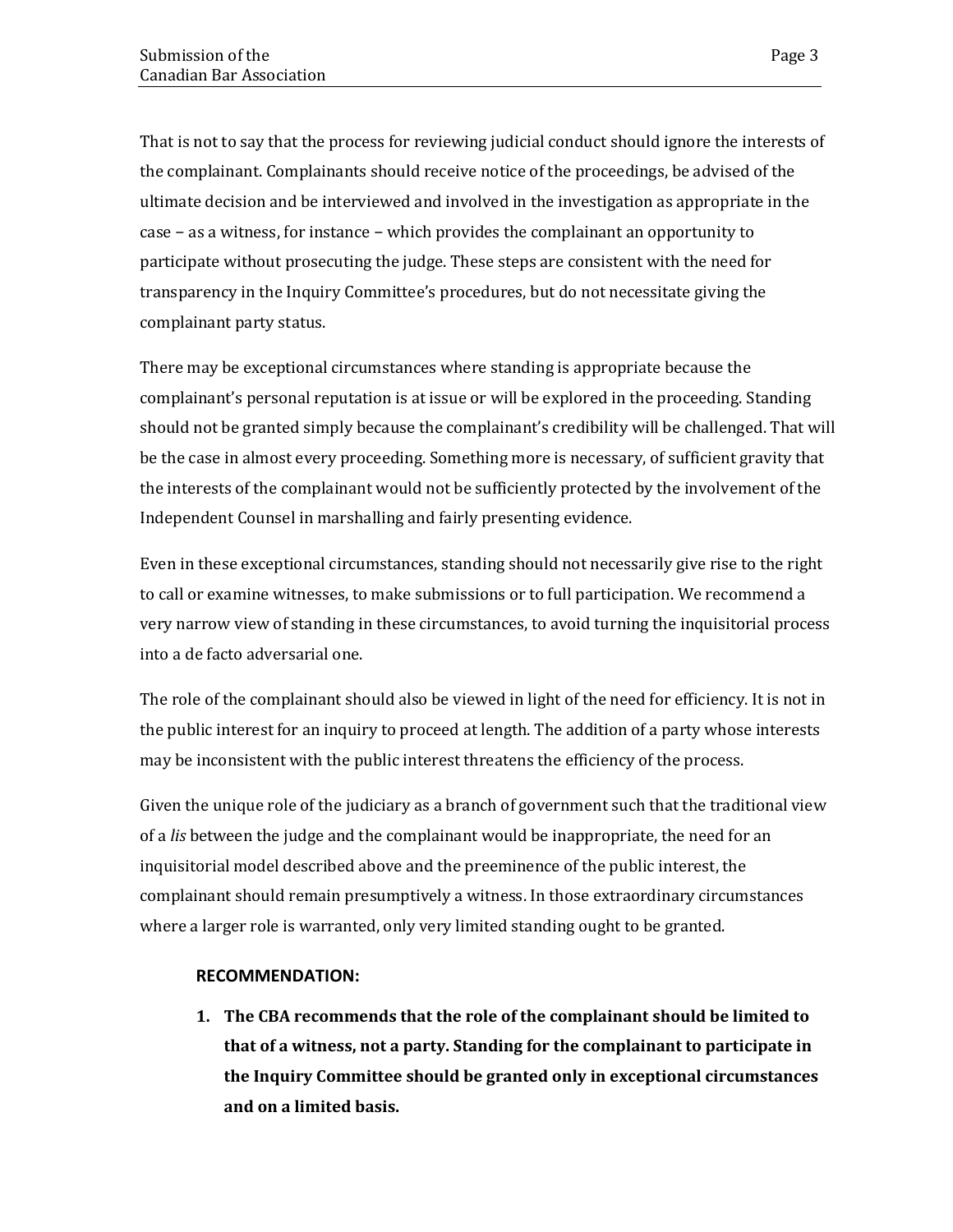### <span id="page-7-0"></span>**III. INVOLVEMENT OF LAY PERSONS**

*3.5 Involvement by Lay Persons, Lawyers and Puisne Judges in the Discipline Process Lay persons*

- *Should every review panel and inquiry committee include a lay person, defined as someone who is neither a lawyer nor a judge?*
- *If lay persons serve on review panels and/or inquiry committees, who should designate them? The CJC? The Minister of Justice?*
- *Should the role of lay persons be set out in the Judges Act?*

At present, public complaints about federally-appointed judges are screened by specified members of the CJC – all of whom are Chief Justices – or by the CJC Executive Director acting under the direction of the Chair of the Judicial Conduct Committee.

Lay participation has been a prominent and increasingly important feature in complaints and professional discipline processes of regulated professions for many years. Self-governing professions are vulnerable to public suspicion that their governing bodies act in the interest of members of the profession rather than in the public interest. Lay participation in the complaints and discipline process tends to alleviate this suspicion and increase public confidence in the process. Lay persons frequently bring a valuable outside perspective to complaints about professionals and can serve to enhance the transparency and objectiveness of the proceeding.

This is equally true of the judicial conduct review process. Members of the Ontario Judicial Council (OJC), for example, include (in addition to Chief Justices, other senior judges and lawyers) four persons who are neither judges nor lawyers, appointed by the Lieutenant Governor in Council on the recommendation of the Attorney General. They are regularly assigned to participate in the OJC's process for determining whether a complaint should be dismissed, referred to the Chief Justice of the Ontario Court of Justice or referred for a public hearing.

Lay involvement in the complaints and discipline process need not compromise judicial independence. In the OJC model, for example, complaints are investigated by a two-member subcommittee of the Council, consisting of a judge and a community member. The report of this complaints subcommittee is referred to a review panel consisting of two judges, a lawyer and a community member.

Similarly, a complaints subcommittee of the CJC might include the Chair and Vice Chair of the Judicial Conduct Committee together with a community member. If the Chair had a conflict with the proceedings, the Vice-Chair and a community member would suffice.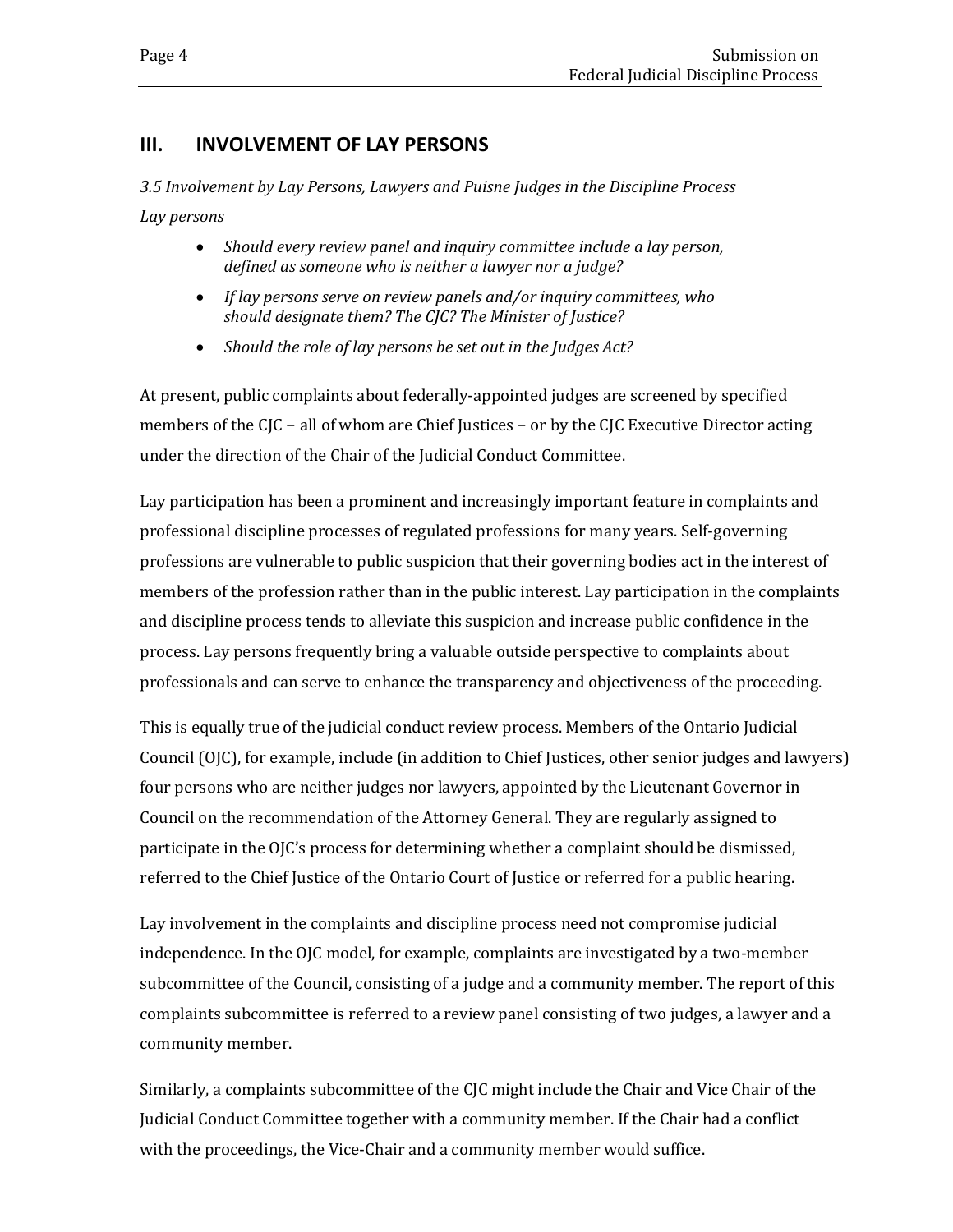In the interests of transparency, obtaining valuable outside perspectives and enhancing public confidence in the CJC's complaints and discipline process, the participation of community members should be incorporated into both the early stages of the review process and the Inquiry Committee stage.

### **RECOMMENDATION:**

**2. The CBA recommends lay persons be involved both in the early stages of the review process and on Inquiry Committees.**

### <span id="page-8-0"></span>**IV. INVOLVEMENT OF LAWYERS AND PUISNE JUDGES**

*Lawyers*

- *Should one of the members of every review panel be required to be a lawyer? Or is having a lay (non-lawyer) member sufficient?*
- *Should lawyers continue to sit on inquiry committees? How many should sit on each committee?*
- *Who should designate the lawyer members of review panels and/or inquiry committees?*
- *Should any requirement that lawyers sit on review panels be set out in the Judges Act? Should the current Judges Act provision regarding the participation of lawyers on inquiry committees be changed?*

### *Puisne Judges*

- *Should one of the judicial members of every inquiry committee be required to be a puisne judge?*
- *Should puisne judges be represented on the CJC's Judicial Conduct Committee?*
- *If puisne judges are required to be represented on review panels, inquiry committees and/or the Conduct Committee:*
	- *Who should select them? The CJC? The Canadian Superior Court Judges' Association?*
	- *Should the role of puisne judges in this regard be set out in the Judges Act?*

Lawyers have a unique perspective due to their role in appearing before courts on behalf of clients. Additionally, lawyers' responsibilities with respect to the administration of justice equip them with a perspective of the public interest that is not the same as that of a non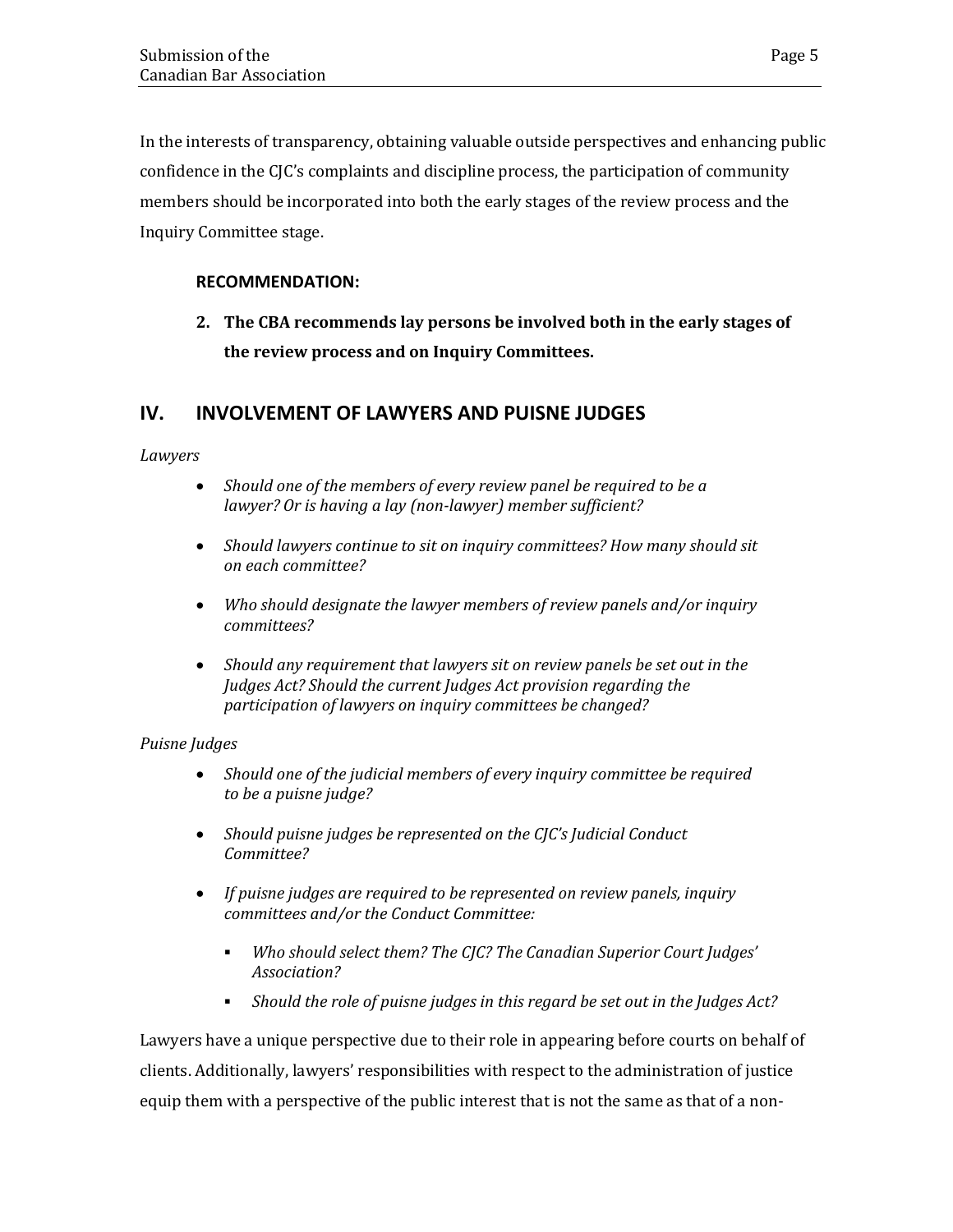lawyer. For these reasons, every review panel should include a lawyer, and lawyers should continue to sit on inquiry committees for the same reasons.

Judges should form the majority of an Inquiry Committee as they are adjudicating a complaint against a judge and therefore have the primary expertise required. Likewise, puisne judges should be represented on an Inquiry Committee and on the CJC's Judicial Conduct Committee, as the judicial conduct at issue would likely be that of a puisne judge.

The discussion paper also raises questions about the appropriate size of inquiry committees. The CBA agrees that smaller committees are more efficient and expeditious, but omitting the representation of non-CJC members is not a reason for maintaining smaller committees. To avoid evenly split decisions, a committee should have an uneven number of members.

### **RECOMMENDATIONS:**

- **3. The CBA recommends that lawyers sit on review panels and inquiry committees. Puisne judges should be represented on inquiry committees and on the CJC's Judicial Conduct Committee.**
- **4. The CBA submits the importance of including representation of non-CJC members on inquiry committees outweighs the perceived advantages of smaller committees. All committees should have an uneven number of members.**

### <span id="page-9-0"></span>**V. INQUIRY COMMITTEES**

#### *3.7 Inquiry Committees*

*Inquiry scope*

- *Should an inquiry committee be precluded from considering a complaint that has not been investigated by the CJC?*
- *Would a review panel's reasons and statement of issues, together with the original complaint, be sufficient to constrain the scope of an inquiry while providing the necessary flexibility? Or should there exist a mechanism for fixing more precisely the scope of an inquiry?*
- *If the latter:*
	- *What actor should determine the scope of an inquiry committee's inquiry? The review panel? The Chair of the Conduct Committee?*
	- *How would an inquiry's scope be broadened should this become necessary? For example, would the inquiry committee itself seek that the scope of its inquiry be broadened by making a request of the body responsible for fixing the scope of*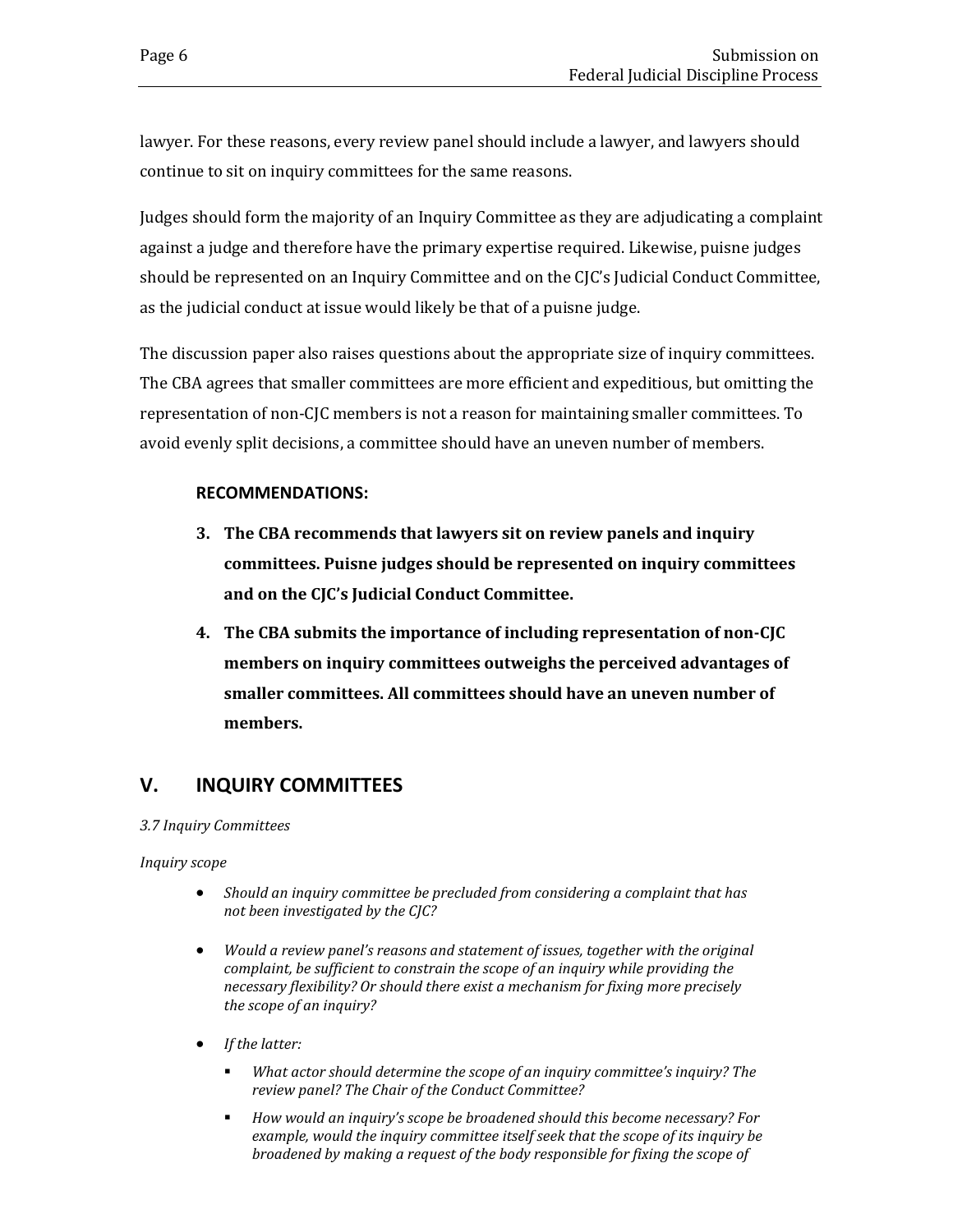*its inquiry? Would there have to be a hearing at which judge's counsel could make submissions?*

Even if given notice, the CBA believes that it would be unfair for an Inquiry Committee to consider a complaint that has not been investigated by the CJC. The complaint system is designed to funnel the complaint issues into a statement for the Inquiry Committee to hear. It would be unfair for an issue not narrowed in that process to then be identified as an issue during the hearing process. It would also seem unfair for the Inquiry Committee, sitting in adjudication of the issue, to decide what is in effect a pleading of the alleged misconduct.

#### **RECOMMENDATION:**

### **5. The CBA recommends that an Inquiry Committee be precluded from considering a complaint that has not been investigated by the CJC.**

*Publication bans and in camera hearings*

- *Should the Judges Act include a requirement for inquiry committees to provide reasons before going in camera or issuing a publication ban?*
- *Should the Judges Act expressly state what factors an inquiry committee should weigh when considering requests for publication bans or going in camera?*
- *Should a provision requiring notice to interested parties and the media, like the one currently found in the Handbook, be incorporated into the Judges Act?*

If hearings are presumptively public, then transparency and the reasons for limiting it are important issues on which to provide reasons. However, it is not necessary to expressly state the factors to be weighed. The common law as it exists and develops would be appropriate. Any unique considerations in this context can develop alongside other cases about non-disclosure of evidence or information or in-camera hearings.

### **RECOMMENDATION:**

**6. The CBA recommends reasons be provided for publication bans or going in camera; however, it is not necessary to set out statutory criteria for making such decisions.**

#### *Rules of procedure for inquiries*

• *Should the Judges Act provide for, or require the CJC to establish, procedures and practice guidelines for inquiry committee hearings?*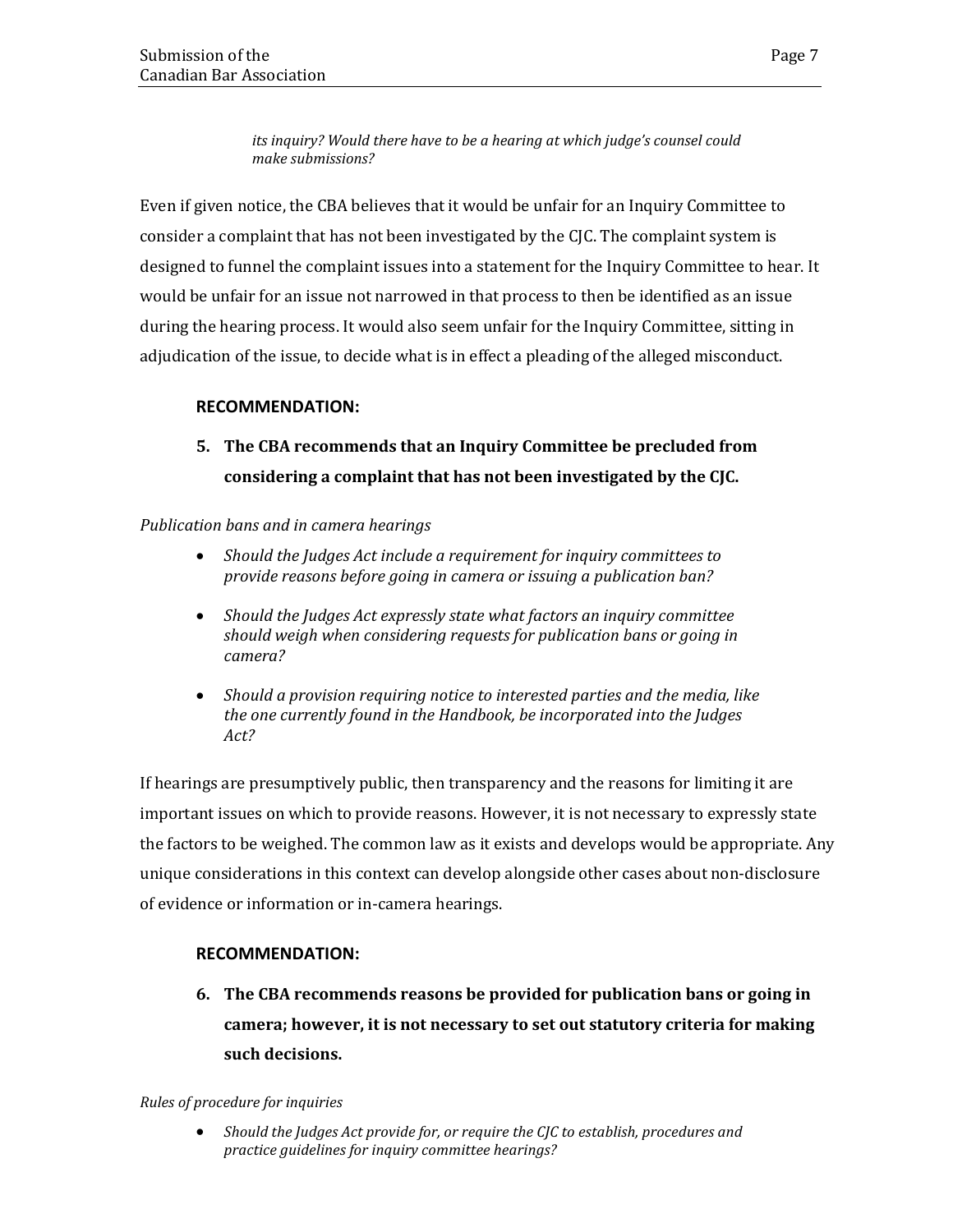- *Should the CJC be required to consult on the contents of, and changes to, these guidelines? If so, who should be consulted?*
- *Should the CJC be required to provide notice on any changes to these guidelines? If so, who should be notified?*

The discussion paper raises a number of questions about whether requirements or procedures should be set out in the Act, in subordinate legislation, or in policies. Generally, the CBA supports setting out substantive requirements in the *Judges Act*, procedural requirements in subordinate legislation, and procedural information in policies. Substantive requirements would include, for example, the existence or role of the committee or any decision-maker, and the existence and role of committee and presentation/independent counsel. Requirements such as the procedures to be followed by committee or presentation/independent counsel may be set out in subordinate legislation. Practical procedural information such as how to bring an application, the CJC's practice on how it addresses requests for publication bans or in-camera hearings, and how the public can obtain information, can be set out in policies.

A detailed code of procedure for Inquiry Committees is essential to the fair, transparent and efficient conduct of Inquiry Committee proceedings. The CBA has recommended that the CJC consider the issues raised in its March 2014 Background Paper when drafting rules of procedure for Inquiry Committees, with a view to determining the concerns or suggestions that may be addressed or implemented by clear procedural rules.

We recognize that it takes time to consider, draft and approve a code of procedure applicable to all Inquiry Committee proceedings. We encouraged the CJC to move forward with implementing other reforms pending the development of procedural rules. The CJC consultation raised many important issues unrelated to the Inquiry Committee process that could be addressed separately from the code of procedure. Further, some issues related to Inquiry Committees could still be addressed immediately, with a view to formalizing or building on reforms in a forthcoming code of procedure.

In most professions, including the legal profession, codes of conduct have evolved over time from statements of general ethical principles that may be difficult to apply in practice to particular cases, to more prescriptive rules of professional conduct for the breach of which professionals may be disciplined.

The CJC should in due course replace its current Ethical Principles with rules of conduct that expressly prescribe conduct for which judges may be disciplined. That said, in most cases that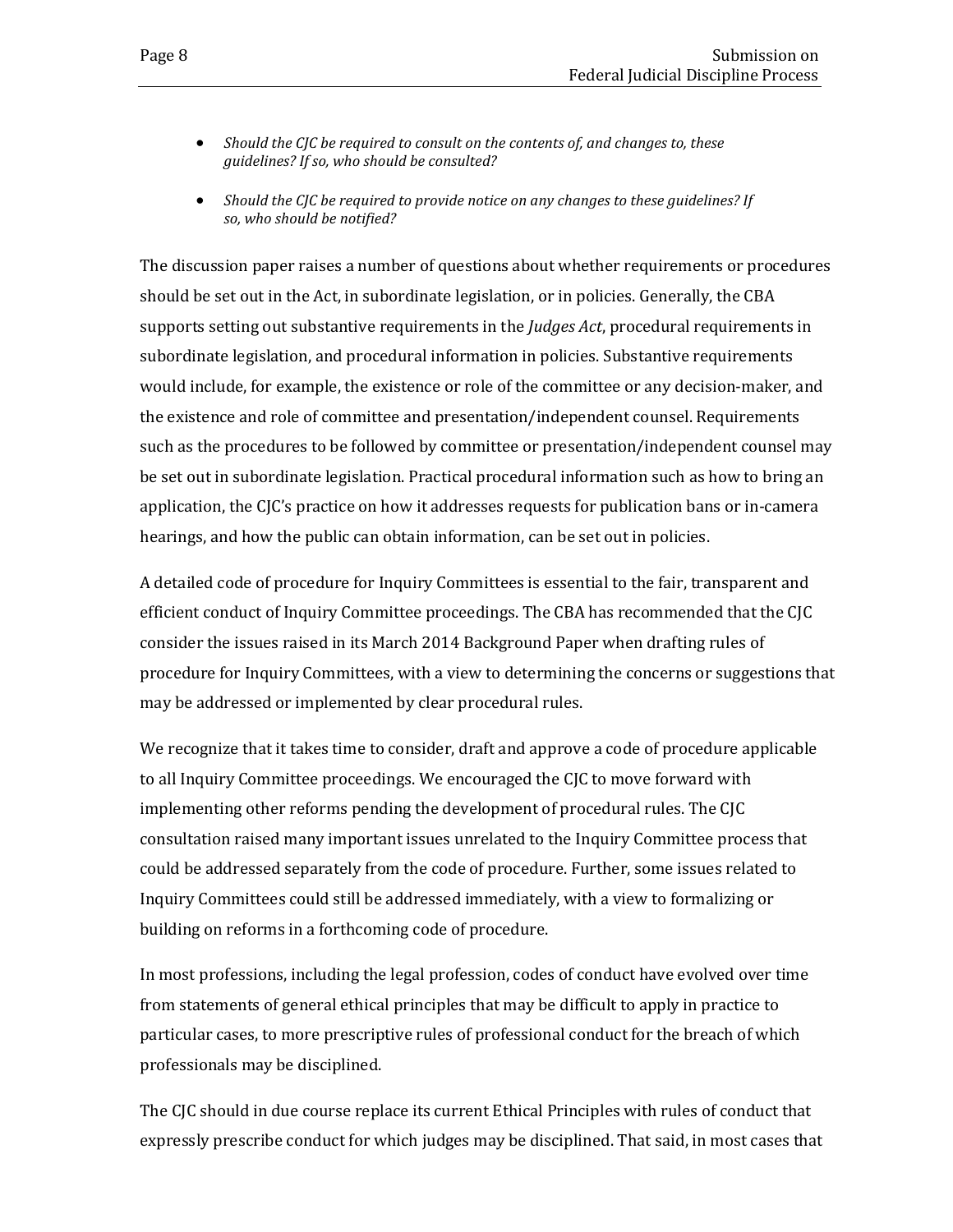come before the CJC the issue is not whether alleged misconduct contravenes accepted norms of judicial conduct. To develop a code of conduct for judges would be a time-consuming exercise and present unique challenges.

We recommend that the CJC plan to develop a more prescriptive code of conduct, but without delaying reforms to its judicial conduct review process that are more pressing and more readily achieved in the meantime. The CBA would be pleased to offer input and assistance in the development of a Judicial Code of Conduct.

### **RECOMMENDATIONS:**

- **7. The CBA submits it is important to make progress on the development of a detailed code of procedure for Inquiry Committees.**
- **8. The CBA recommends that the CJC replace its current Ethical Principles with a prescriptive code of conduct for judges.**

### *3.8 Presenting Counsel and Committee Counsel*

- *How should the broader public interest best be represented during inquiry committee proceedings? Through presenting counsel? Is that possible if presenting counsel is subject to the direction of the inquiry committee?*
- *Should every inquiry involve presenting counsel? How should the role of presenting counsel be defined?*
- *Should every inquiry committee be authorized to retain committee counsel? How should that role be defined?*
- *If the roles of presenting counsel and committee counsel are expressly provided for and defined, should this be done in the Judges Act, or in the CJC's By-laws?*

### <span id="page-12-0"></span>**A. Role of Independent Counsel**

Although judicial independence exists to benefit the administration of justice and the public interest, the process may have a significant personal impact on the judge. For that reason, procedural safeguards should be maintained and reinforced in the inquisitorial model in future, including the right to know the allegations and receive full disclosure of the evidence to be explored at the Inquiry Committee. These procedural protections provide an appropriate measure of fairness to the participants without derogating from the purposes of the inquisitorial model. This is similar in some ways to a coroner's inquest, at which the issues to be explored are delineated and full disclosure to the participants is given in advance.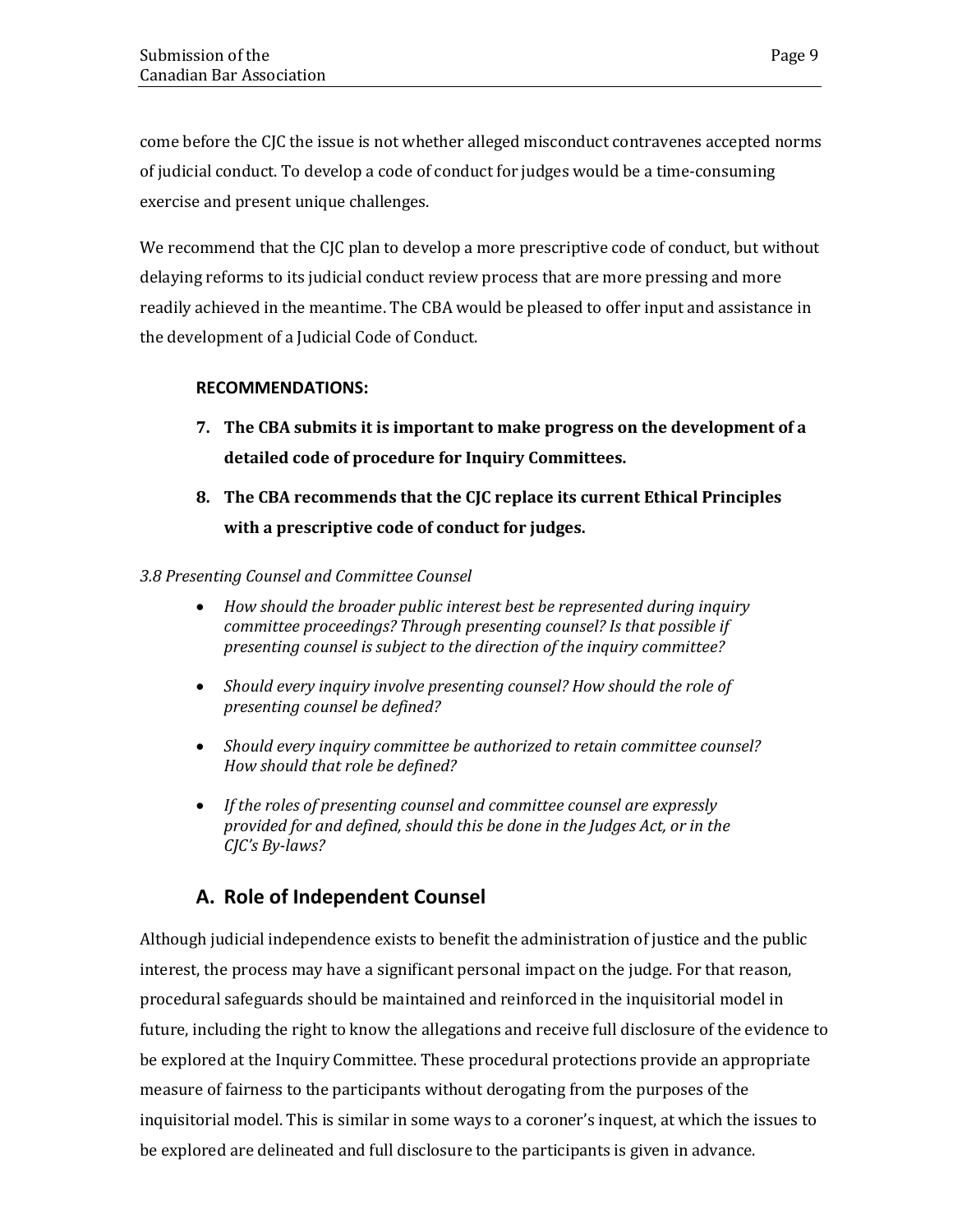Judicial conduct review differs significantly, however, because the recommendation to remove a judge from the bench is made by an Inquiry Committee composed primarily of judges. This risks a perception of bias, namely that judges reviewing one of their own will not be impartial.

The role of Independent Counsel mitigates this perception.

As noted in the CJC's 2014 Background Paper, the roles of Committee Counsel and Independent Counsel were bifurcated, following the decision in Gratton<sup>2</sup>, to permit the Independent Counsel to investigate and present the case in accordance with the public interest and to act at arm's length from the CJC and the Inquiry Committee. While this independence differs from a typical inquisitorial model, in which commission counsel both presents the evidence and advises the commission, and may take directions from the commission, the typical inquisitorial process is not exposed to the same risk of perceived partiality. To maintain judicial accountability and confidence in the judiciary, it is important to keep an arm's length relationship between the CJC and Inquiry Committee on the one hand and Independent Counsel on the other.

While the involvement of Independent Counsel may resemble aspects of the more adversarial professional disciplinary process, the adoption of any adversarial model is problematic for the reasons discussed above. An inquisitorial model, with enhanced procedural protections including the role for Independent Counsel, is best equipped to balance the principles of accountability and independence.

<span id="page-13-0"></span>The former CJC policies and bylaws on Independent Counsel reflected this understanding and were appropriate. For example, Independent Counsel had to have at least 10 years' experience and be recognized as a leader in the bar. These criteria establish that Independent Counsel have a certain skill set and reputation to carry out the assigned duties in the public interest and work independently of the Inquiry Committee and the CJC. Although the bylaws required at least 10 years of experience, the CJC typically appointed Independent Counsel of greater seniority. The mandate of Independent Counsel as set out in the prior set of by-laws – to investigate and present the case in accordance with the public interest – properly included preinquiry interview of witnesses and marshalling of all of the evidence. The evidence should be canvassed and presented neutrally, but tested, including through cross-examination where needed. This is not with the intention to achieve a particular partisan outcome, as in an adversarial model, but rather necessary to expose all of the evidence, in a fair and public forum, in pursuit of the truth. Independent Counsel can also make submissions on how the evidence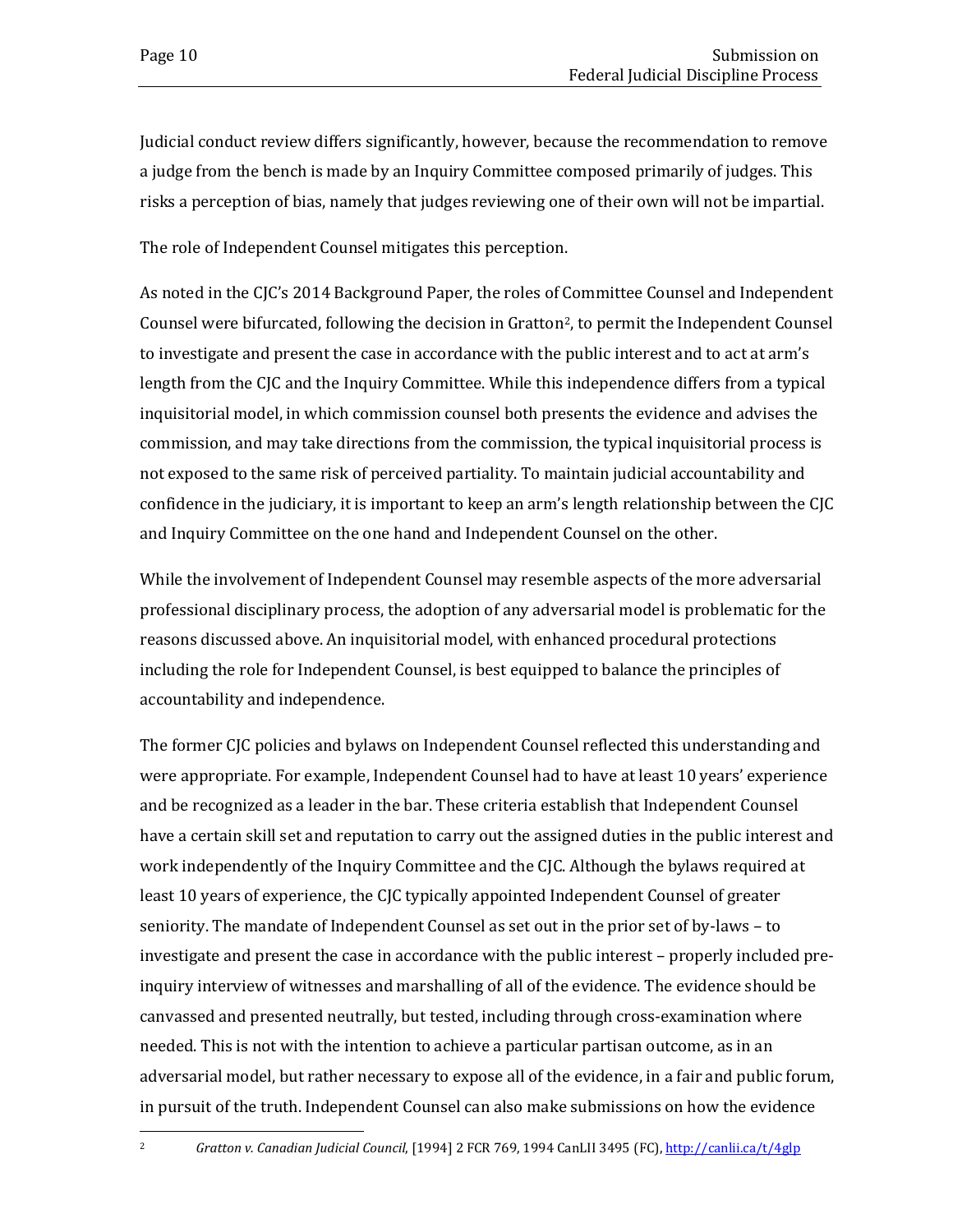may be interpreted or recommendations with respect to process, although not binding and, again, not in support of a particular outcome.

The role of Independent Counsel as conceived by the bylaws should have been retained and, to the extent that the most recent bylaws and procedures deviate from this conception, they ought to be changed. While not a zealous prosecutor, Independent Counsel should, in the public interest, investigate the matter fully, provide notice of and put forward the allegations determined appropriate for review by the Inquiry Committee, marshal all the facts and advance all the evidence, including through cross-examination as deemed necessary.

The role of Independent Counsel is an important, if not essential, element of preserving judicial independence and promoting judicial accountability. It ensures that allegations are investigated and presented in the public interest, without the appearance of bias or partiality. That role ought to be enshrined in the *Judges Act*, with the content of the role in regulation.

### **B. Role of Committee Counsel**

<span id="page-14-0"></span>The role and necessity of Committee Counsel is less clear. In most tribunals, counsel to the tribunal (whether committee counsel or independent legal counsel) is necessary only because members of the tribunal do not have legal experience. For example, the Law Society of Upper Canada does not make use of committee counsel (often referred to as independent legal counsel) for its professional disciplinary hearings. By contrast, discipline committees of the regulated health professions, where members are not usually legally trained, typically do retain counsel.

As an Inquiry Committee under the *Judges Act* will be made up of a majority of judges (and, if the CBA recommendations are adopted, that majority will include puisne judges) and a minority of senior members of the bar, the utility of Committee Counsel to provide legal advice is questionable. Certainly, the involvement of Committee Counsel in the administration of the inquiry enhances efficiency. However, an administrative coordinator might suffice.

If the position of Committee Counsel is retained, the role must be clearly defined. Committee Counsel does not represent any participant or interest in the proceeding, and should not descend into the arena. If the Inquiry Committee wishes to explore a particular issue, Independent Counsel's responsibility is to consider that issue and present relevant evidence.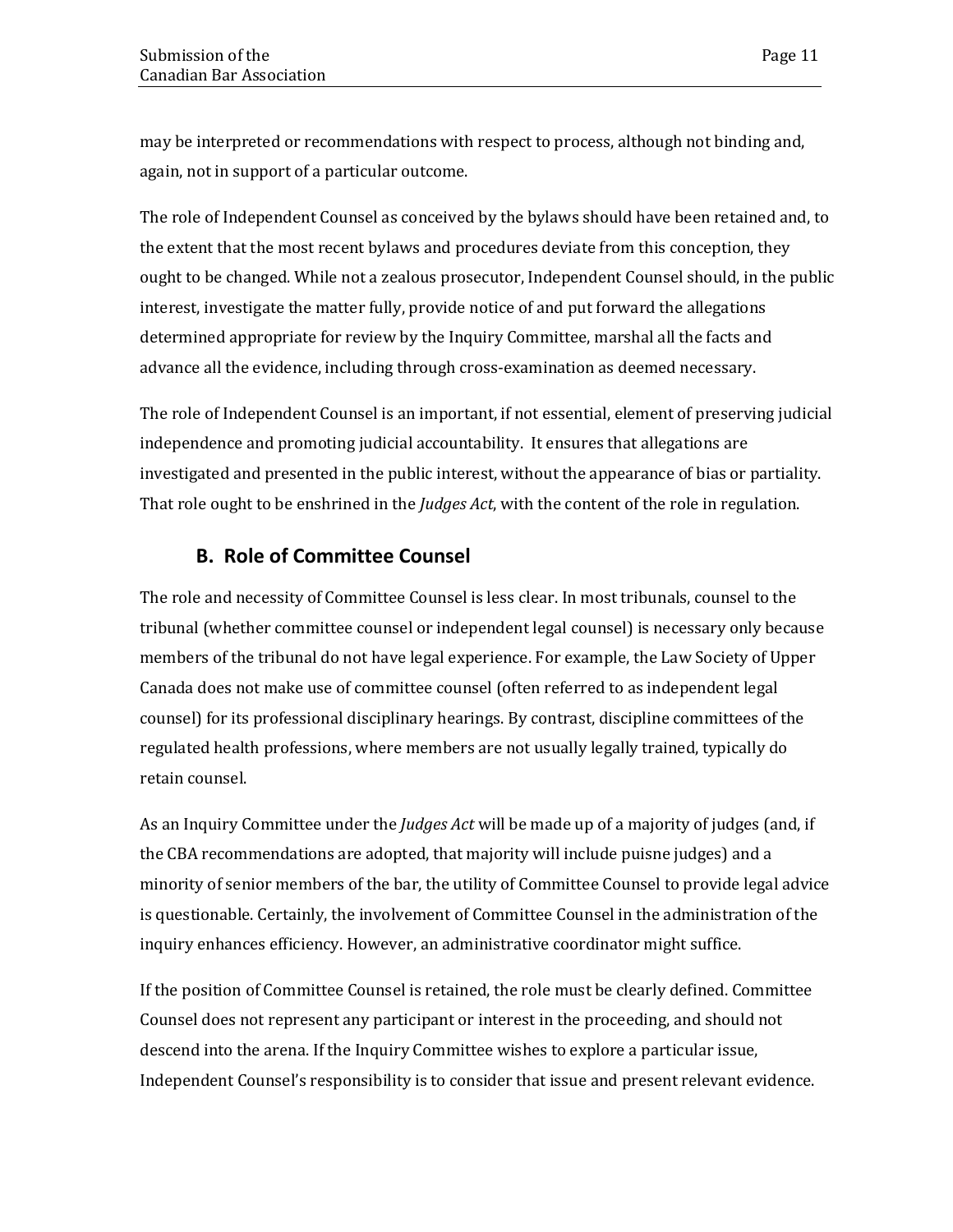If Committee Counsel provides legal advice to the Inquiry Committee, that advice should be given in public with a full opportunity for input and response by the participants to the process. This is consistent with the role of Committee Counsel in other proceedings.

Finally, Committee Counsel should not be involved in drafting reasons. Judicial independence and judicial accountability require that the conduct of judges be reviewed primarily by their peers. In the professional discipline context, Committee Counsel are increasingly discouraged from drafting reasons, to minimize the risk, or perception of risk, that the reasons do not reflect the views of the tribunal charged with making the decision. That principle applies with even greater strength here. Committee Counsel drafting reasons arising from an Inquiry Committee hearing would undermine judicial independence and accountability.

The role of Committee Counsel should be reconsidered and possibly eliminated in favour of an administrative coordinator. If it is to continue, the role should be limited to providing administrative support and legal advice, in a public forum, and not extend to questioning witnesses or drafting reasons. For clarity, the role and its content should be the subject of legislation and regulation respectively.

### **RECOMMENDATIONS:**

- **9. The CBA recommends reverting to the role of Independent Counsel contemplated by the previous CJC bylaws.**
- **10. The CBA recommends that the role of Committee Counsel be limited to a primarily administrative function. In the alternative, legal advice provided by Committee Counsel should be made public with the opportunity for participants to provide input. Committee Counsel should not draft reasons or question witnesses.**
- **11. The CBA recommends that the roles of Independent Counsel and Committee Counsel be set out in the** *Judges Act***, with the content of those roles included in regulations under the Act.**

### <span id="page-15-0"></span>**VI. SANCTIONS AND GROUNDS FOR REMOVAL**

*3.10 Range of Sanctions for Misconduct and Grounds for Removal from Office*

*Range of sanctions for misconduct*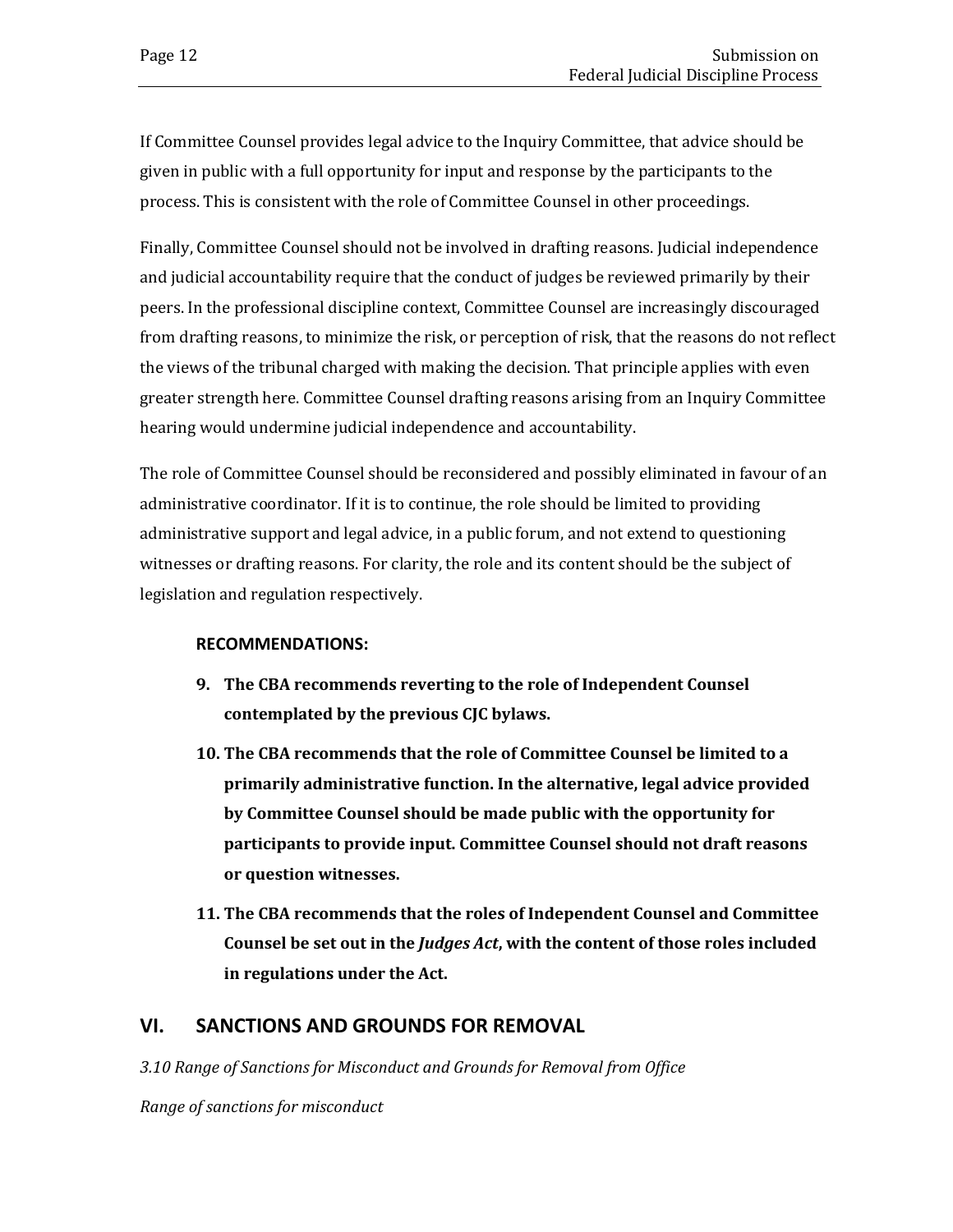- *Should the range of sanctions for misconduct short of removal be expanded? If so:*
	- *What sanctions should be available? Expressions of concern? Courses of continuing education or counselling? Suspension without pay? Others?*
	- *Should the range of sanctions be set out in the Judges Act, or should the CJC be empowered to impose sanctions short of removal with the specific sanctions left for the CJC to specify by way of By-laws?*

### <span id="page-16-0"></span>**A. Sanctions**

At present, the CJC is not empowered under the *Judges Act* to take any disciplinary or remedial measures other than recommending the removal of a judge from office.

Provincial and territorial statutes, by contrast, grant judicial councils the powers to impose a wide range of sanctions and remedial measures. Provincial and territorial judicial councils can issue warnings and reprimands, suspend the judge with or without pay for any period, or order specified measures such as apologizing to a complainant, receiving continuing education or undergoing treatment as a condition of continuing to preside as a judge.

The *Judges Act* should be amended to grant a broader range of sanctions to the CJC. Providing only one remedy − the most drastic of all possible remedies − may make Inquiry Committees reluctant to find misconduct, resulting in judges who should be disciplined not being disciplined, or alternatively subject judges guilty of misconduct to the ultimate penalty of removal from office though the misconduct warrants a lesser sanction.

The CJC has incorporated remedial measures into the early stages of its review process, perhaps as a result of the inadequacy of a disciplinary regime that permits only one sanction. Where the judge has acknowledged inappropriate conduct, the Chair of the Judicial Conduct Committee may give the judge an assessment of the conduct and express concerns about that conduct. Whether or not the judge admits misconduct, a Review Panel may also, when closing a file, give its assessment of the judge's conduct and express concerns about it.

With the judge's consent, either the Chair or a Review Panel, in consultation with the judge's chief justice, may recommend counselling or other remedial measures to the judge to address problems raised by the complaint. These measures may lead to closing the file.

While the CBA encourages the CJC to continue to make use of consensual remedial measures, a transparent and effective disciplinary process requires the CJC to have the ability to impose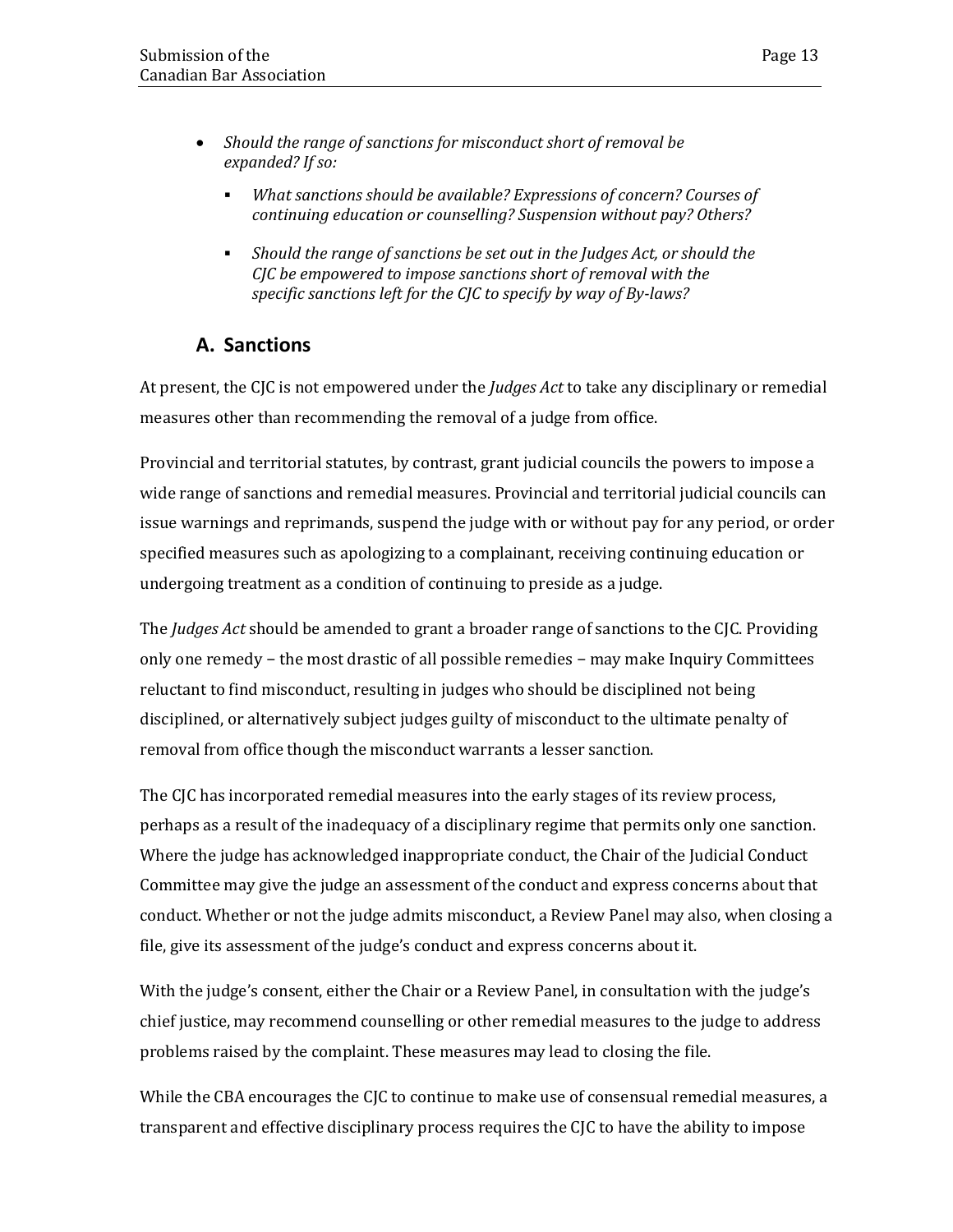non-consensual remedial measures and disciplinary sanctions short of recommending removal from office.

#### **RECOMMENDATION:**

**12. The CBA recommends that the CJC have the ability to impose nonconsensual remedial measures and disciplinary sanctions short of recommending removal from office, and these ought to be enshrined in the**  *Judges Act***.** 

### **B. Removal**

#### <span id="page-17-0"></span>*Grounds for removal from office*

• *Should the Marshall test be incorporated into the Judges Act, with the CJC expressly charged with applying it?*

The grounds for removal are already in s. 65(2) of the *Judges Act*. The Marshall test is already recognized in judicial discipline law in Canada as the method of determining whether one or several of those grounds are met in a particular case; it is not necessary to specify this in the Act. However, specific grounds for removal already in the Act need clarification. In particular, s. 65(2)(d) requires clarification. It permits removal where the CJC is of the opinion that the judge "has become incapacitated or disabled from the due execution of the office of judge by reason of … having been placed, by his or her conduct or otherwise, in a position incompatible with the due execution of that office." However, the language raises questions as to whether this permits a judge to be removed from office as a result of conduct of persons other than the judge, or whether it is intended to address omissions or failures to act as well as conduct.

#### **RECOMMENDATION:**

### **13. The CBA recommends clarification of paragraph 65(2)(d) of the** *Judges Act***.**

#### *3.11 Role of the Minister of Justice*

• *Should the Minister's role in receiving the CJC's report and recommendation be clarified in the Judges Act? If so, in what terms?*

Given that the Minister of Justice has not previously made a recommendation to Parliament pursuant to this function, it is premature to define the Minister's role in the *Judges Act*. However, there has long been uncertainty as to whether the Minister has discretion in deciding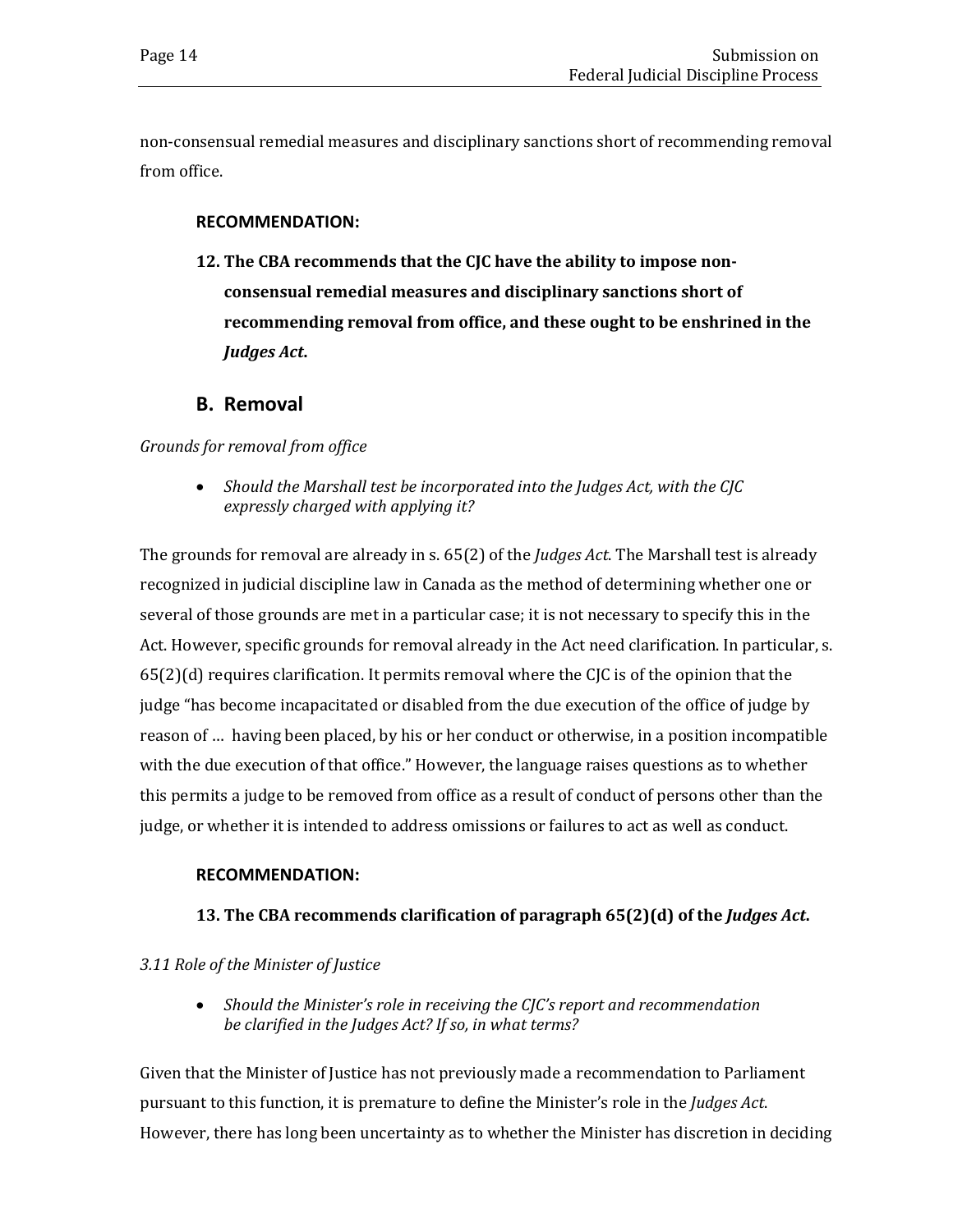to bring a report and recommendation before Parliament, or if the Minister has a more procedural role of introducing the matter to Parliament.

### <span id="page-18-0"></span>**VII. LEGAL FEES**

### *3.13 Legal Fees*

- *Should a judge be required to repay the costs of bringing a judicial review application if the reviewing court finds that the application is frivolous or vexatious?*
- *Should a reviewing court also be empowered to impose costs payable by the judge even if the application was not found to be frivolous or vexatious?*
	- *If so, should the reviewing court be expressly required to consider factors such as the need to deter unnecessary litigation, and the importance of not deterring judges facing inquiries from raising legitimate matters on judicial review?*
- *Should a judge be initially required to pay his or her own legal fees on judicial review, with the reviewing court empowered to award the judge all or part of those costs should it deem it appropriate in the circumstances?*
	- *If so, should full cost recovery by the judge be the rule unless the application was found by the reviewing court to be frivolous or vexatious?*
- *If the range of non-consensual sanctions for misconduct is expanded, should the policy of paying a judge's legal fees exclude judicial review applications brought after it has been determined that a complaint is not serious enough to warrant removal from office?*

Independence of the judiciary, which is protected in the public interest and not for the interests of judges themselves, is furthered by the current practice of giving judges access to counsel paid by the government at standard government rates throughout the judicial discipline process. With the small number of complaints that have proceeded to the review panel and inquiries stages, there is insufficient data to suggest that public funds are unnecessarily spent in these proceedings. The matters that have gone to judicial review raised important constitutional and administrative law questions, the answers to which added to the body of judicial conduct law in Canada for the benefit of the public, complainants and judges, well beyond the facts of the underlying complaints.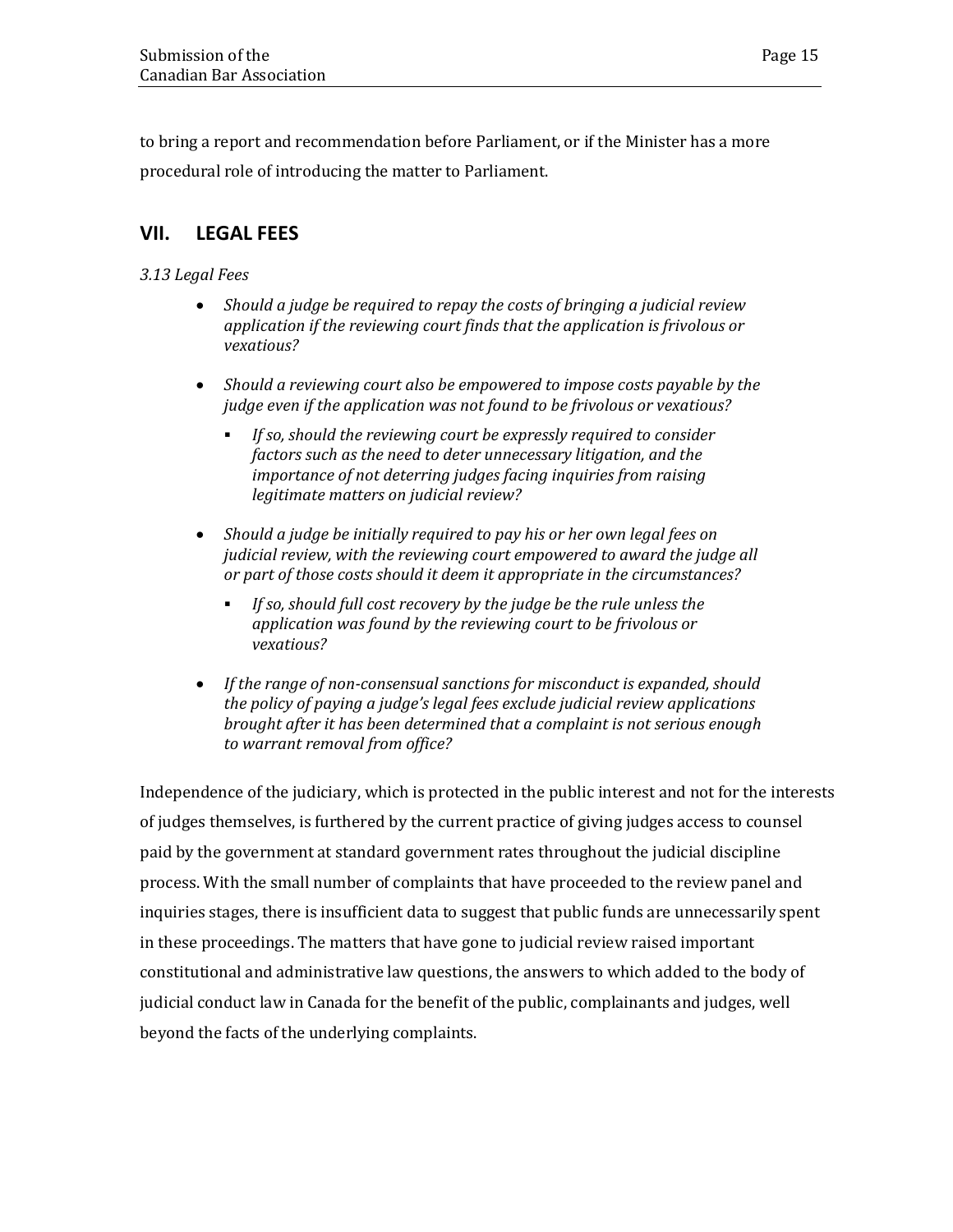### **RECOMMENDATION:**

**14. The CBA recommends continuation of the current practice where judges have access to counsel paid for by the government, at government rates, throughout the judicial discipline process.**

### <span id="page-19-0"></span>**VIII. TIMEFRAMES**

*3.14 Timeframes*

- *Should timeframes be established in respect of certain stages of the process, such as review by the Chair of the Conduct Committee, review by a review panel, completion of the inquiry committee's report once hearings have concluded, and/or review by Council of the Whole?*
- *How should they be established? In the Judges Act? In a regulation? In the CJC's By-laws?*

This is not necessary, as each complaint may require different levels of investigation and timeframes for consideration at each stage. Timeframes will not necessarily improve efficiency, cost-effectiveness or transparency of the process.

### <span id="page-19-1"></span>**IX. DISCLOSURE OF INFORMATION**

*3.15 A Public Process: Striking a Balance between Confidentiality, Transparency and Accountability*

- *What information should be provided about complaints in the pre-inquiry stages of the discipline process?*
	- *What factors should be considered in deciding what information to provide and when?*
	- *Should this be set out in the Judges Act? In a regulation/By-law? In a policy instrument?*
- *What if any additional information should the CJC provide about the judicial discipline process?*
- *Should the information the CJC is required to provide about the process be set out in the Judges Act? In a regulation? In the CJC's By-laws?*

As we understand it, the CJC's current approach is not to comment on the existence or nature of a complaint unless it has already become public, whether made public by the complainant, as a result of public proceedings, or otherwise. At that point, the CJC may issue a press release or comment publicly on the nature of the complaint and the identity of the complainant. Once a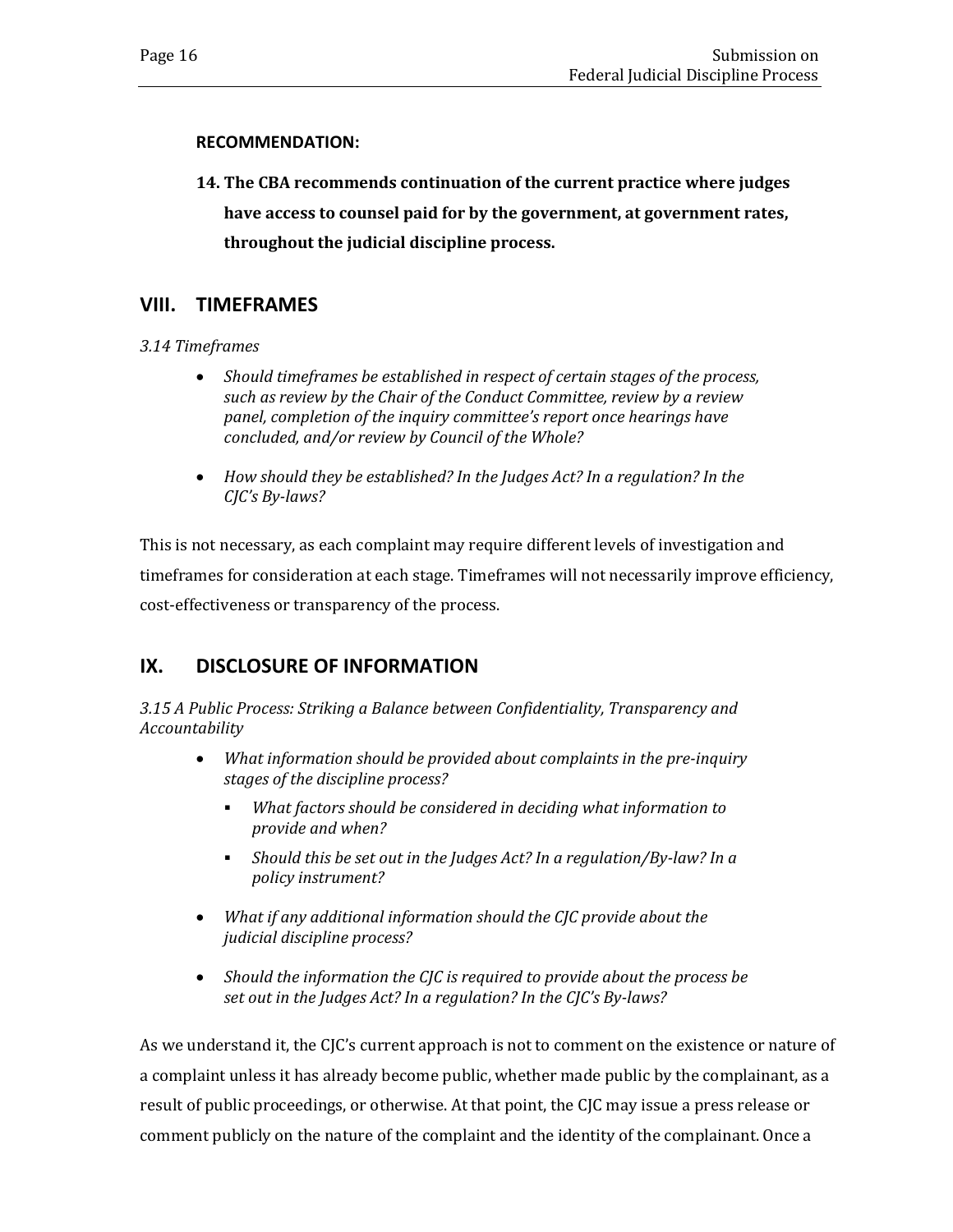complaint is publicly acknowledged by the CJC, it typically issues press releases or other public comment at various stages of the proceeding.

The CJC has become progressively more transparent about the details of proceedings at the inquiry stage, posting all documents filed with an Inquiry Committee and all decisions on its website. The CJC discloses far less information about complaints that have yet to progress to an inquiry phase. In its annual report, the CJC does not disclose the names or details of complaints that were not otherwise made public or did not proceed to an inquiry phase. The CJC's consultation document affirms that this practice is sensitive to the privacy and reputation of judges, in the interest of maintaining public confidence in the judiciary. In its annual report, the CJC provides statistics on the number of complaint files opened and closed in a given year, as well as the number of complaints at each stage of the review process. The annual report also summarizes the nature and disposition of a representative "handful of specific complaints" from the previous year. The information in the annual report on the number of complaint files opened and closed demonstrates how many complaints are dismissed at an early stage.

The privacy and reputation of judges subject to complaints closed before proceeding to any public phase support the current CJC practice not to comment unless the complaint is already public. If the CJC enacts a formal policy on this practice, it should allow and acknowledge discretion to be exercised by the CJC Executive Director and members of the CJC to determine what degree of disclosure would properly balance the judge's reputation and privacy with public confidence in the judiciary in the particular circumstances of the complaint.

We offer two recommendations to improve the current approach, with a view to enhancing the public confidence in the judiciary.

First, while the CBA supports the practice of summarizing the nature, treatment and disposition of complaints in the annual report while protecting the anonymity of the complainant and the judge, the small sample – in the 2012-2013 annual report, nine specific complaints – may be insufficient to give the public and judges an accurate overview of the many complaints received by the CJC each year. Further, the majority of complaints received by the CJC are dismissed at the investigative stage by the Chair or Vice Chair of the Judicial Conduct Committee. Additional disclosure of the kinds of complaints dismissed and the reasons for dismissal would aid in fulfilling the mandate of the CJC to promote efficiency, uniformity and accountability, while maintaining the privacy of the complainant and the judge,.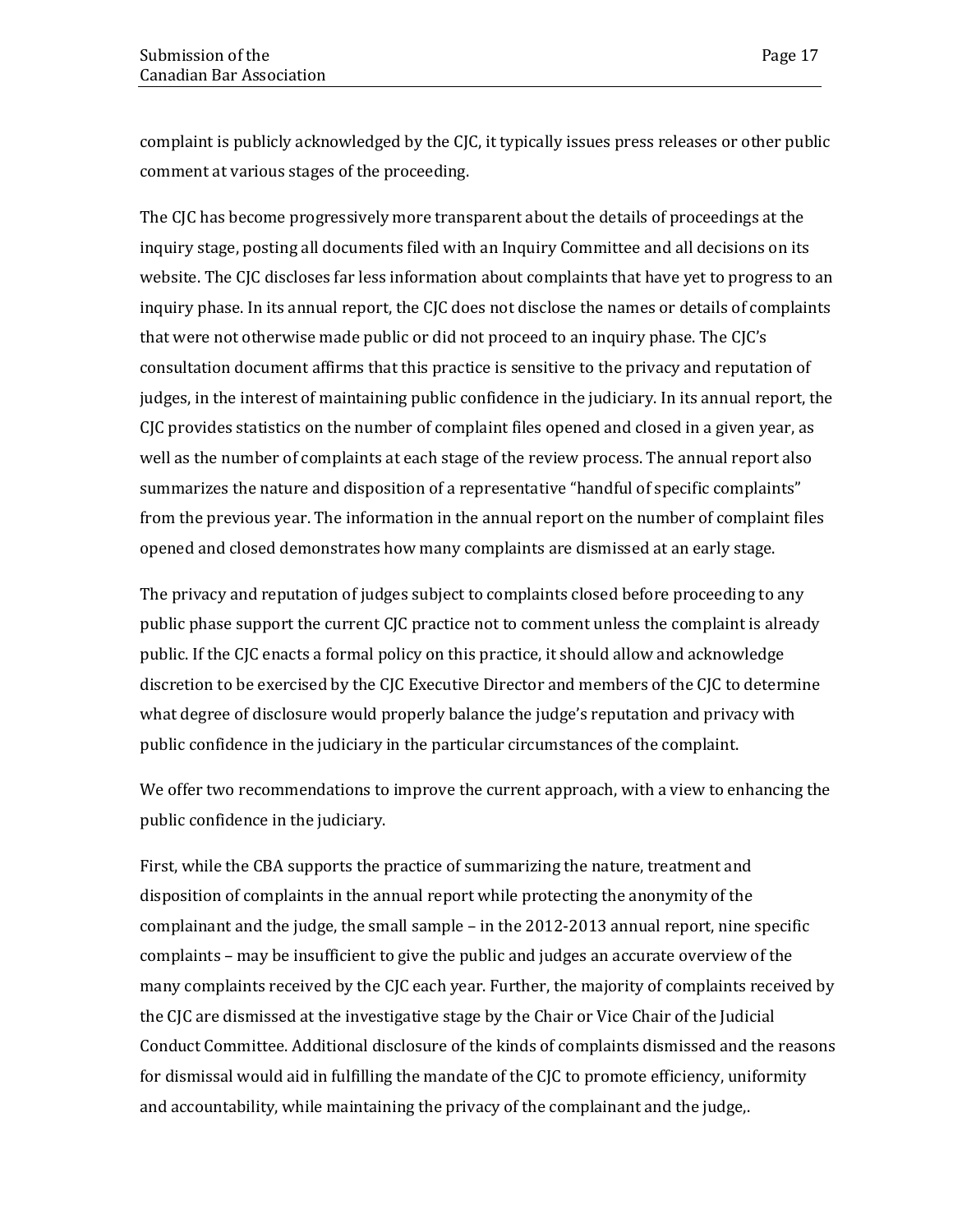Second, once a complaint is at an inquiry stage, a formal policy would be helpful to the public, the Inquiry Committee, Independent Counsel, the CJC, the complainant and the judge, setting out:

- what information may be publicly disclosed and in what manner;
- who has the authority to make disclosure decisions;
- the process for making submissions on confidentiality, redaction and public disclosure generally;
- the process for seeking access to information not published by the CJC; and
- the extent to which members and representatives of the CJC may comment publicly on proceedings before an Inquiry Committee

#### **RECOMMENDATIONS:**

- **15. The CBA encourages the CJC to increase the sample of complaints summarized in its annual report.**
- **16. The CBA encourages the CJC to develop a formal policy on public disclosure of information at the inquiry stage.**

### <span id="page-21-0"></span>**X. CONCLUSION**

The CBA hopes that these comments and recommendations will assist Justice Canada – and the CJC – in considering specific proposals for changes to the judicial conduct review process. We would be pleased to provide further input as legislation and policies unfold.

### <span id="page-21-1"></span>**SUMMARY OF RECOMMENDATIONS**

- **1. The CBA recommends that the role of the complainant should be limited to that of a witness, not a party. Standing for the complainant to participate in the Inquiry Committee should be granted only in exceptional circumstances and on a limited basis.**
- **2. The CBA recommends lay persons be involved both in the early stages of the review process and on Inquiry Committees.**
- **3. The CBA recommends that lawyers sit on review panels and inquiry committees. Puisne judges should be represented on inquiry committees and on the CJC's Judicial Conduct Committee.**
- **4. The CBA submits the importance of including representation of non-CJC members on inquiry committees outweighs the perceived advantages of smaller committees. All committees should have an uneven number of members.**